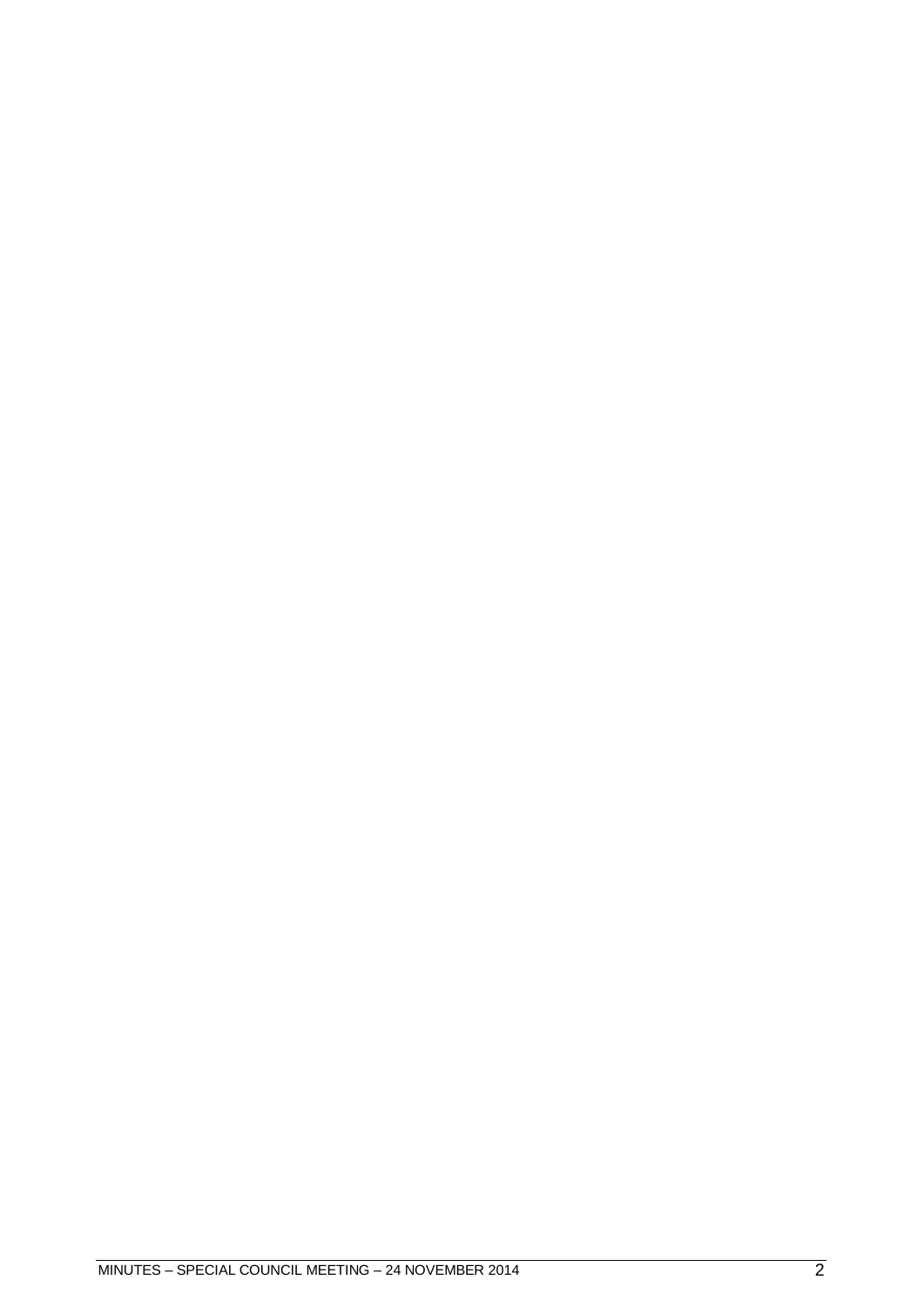# **Table of Contents**

| 1. |                                                         |                                                                    |     |  |
|----|---------------------------------------------------------|--------------------------------------------------------------------|-----|--|
|    | 1.1                                                     |                                                                    |     |  |
|    | 1.2                                                     |                                                                    |     |  |
|    | 1.3                                                     |                                                                    |     |  |
|    | 1.4                                                     |                                                                    |     |  |
|    | 1.5                                                     |                                                                    |     |  |
|    |                                                         |                                                                    |     |  |
|    |                                                         |                                                                    |     |  |
| 2. |                                                         |                                                                    |     |  |
|    | 2.1                                                     |                                                                    |     |  |
|    | 2.2                                                     |                                                                    |     |  |
|    | 2.3                                                     |                                                                    |     |  |
|    | 2.4                                                     |                                                                    |     |  |
|    | 2.5                                                     |                                                                    |     |  |
|    |                                                         |                                                                    |     |  |
| 3. | RESPONSE TO PREVIOUS PUBLIC QUESTIONS TAKEN ON NOTICE 5 |                                                                    |     |  |
| 4. |                                                         |                                                                    |     |  |
|    | 4.1                                                     |                                                                    |     |  |
|    | 4.2                                                     |                                                                    |     |  |
|    |                                                         |                                                                    |     |  |
| 5. |                                                         |                                                                    |     |  |
| 6. |                                                         |                                                                    |     |  |
| 7. |                                                         |                                                                    |     |  |
| 8. |                                                         | ANNOUNCEMENTS BY PRESIDING MEMBER WITHOUT DISCUSSION 8             |     |  |
|    |                                                         |                                                                    |     |  |
|    |                                                         |                                                                    |     |  |
| 9. |                                                         |                                                                    |     |  |
|    | <b>FINANCE REPORTS</b>                                  |                                                                    |     |  |
|    | 9.4.1                                                   | Avon Tourism York Request for Seed Funding for 2015 Jazz Festival9 |     |  |
|    |                                                         |                                                                    |     |  |
|    | <b>CONFIDENTIAL REPORTS</b>                             |                                                                    |     |  |
|    | 9.6.1                                                   |                                                                    |     |  |
|    | 9.6.2                                                   | Show Cause Notice [Section 8.15B(1)] Local Government Act 1995 13  |     |  |
|    |                                                         |                                                                    | .19 |  |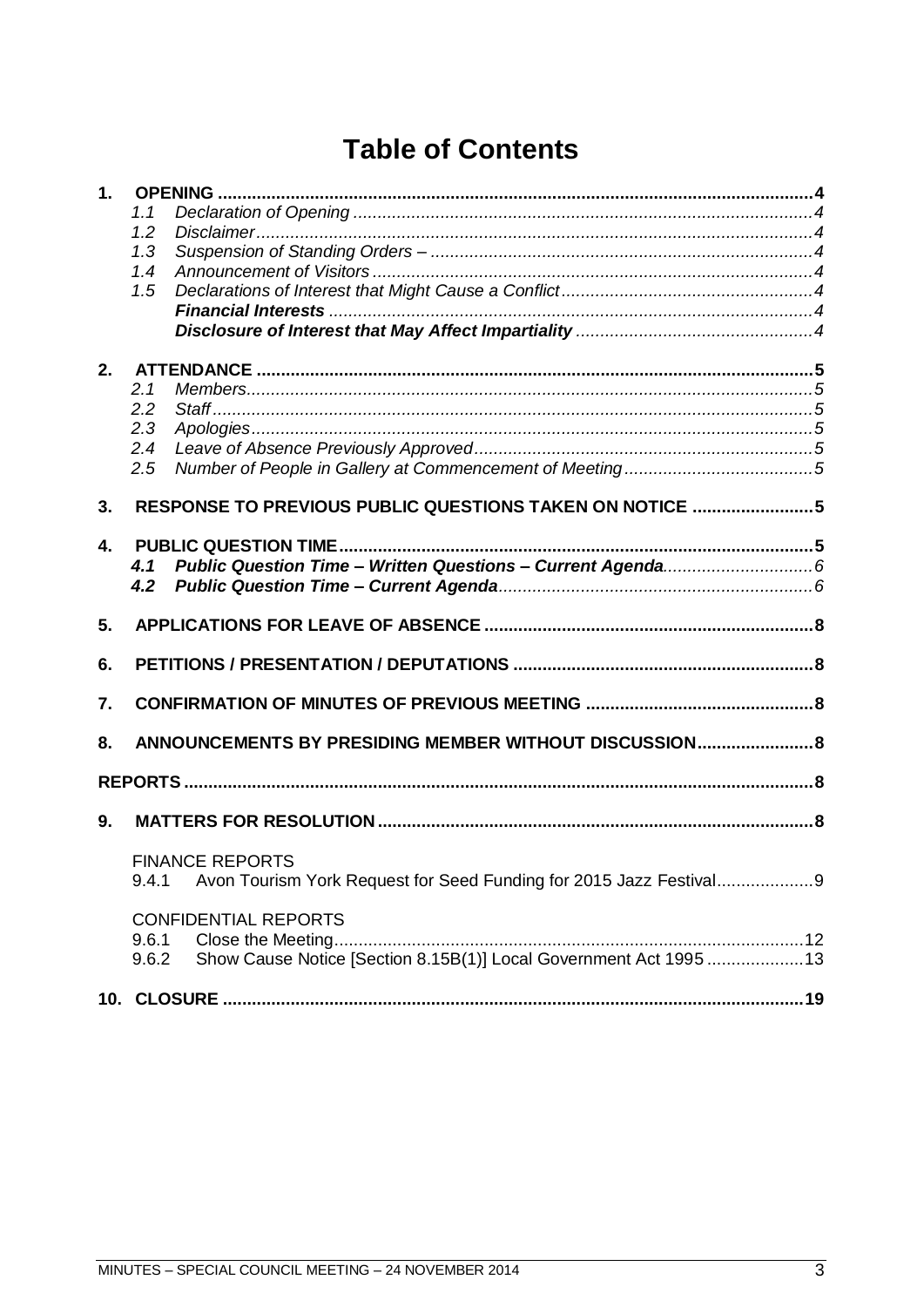

# SHIRE OF YORK

# THE SPECIAL MEETING OF COUNCIL HELD ON MONDAY, 24 NOVEMBER 2014, COMMENCING AT 5.10PM IN THE YORK TOWN HALL, YORK

The York Shire Council acknowledges the traditional owners of the land on which this meeting will be held.

# <span id="page-3-0"></span>**1. OPENING**

- <span id="page-3-1"></span>1.1 Declaration of Opening *Cr Matthew Reid, Shire President, declared the meeting open at 5.10pm.*
- <span id="page-3-2"></span>1.2 Disclaimer The Shire President advised the following:

*―I wish to draw attention to the Disclaimer Notice contained within the agenda document and advise members of the public that any decisions made at the meeting today, can be revoked, pursuant to the Local Government Act 1995.* 

*Therefore members of the public should not rely on any decisions until formal notification in writing by Council has been received. Any plans or documents in agendas and minutes may be subject to copyright. The express permission of the copyright owner must be obtained before copying any copyright material.‖*

<span id="page-3-3"></span>1.3 Suspension of Standing Orders – Clause 3.2 – Order of Business

Moved: Cr Hooper Seconded: Cr Boyle Carried: 5/0

- <span id="page-3-4"></span>1.4 Announcement of Visitors *Nil*
- <span id="page-3-6"></span><span id="page-3-5"></span>1.5 Declarations of Interest that Might Cause a Conflict

**Financial Interests** *Nil*

<span id="page-3-7"></span>**Disclosure of Interest that May Affect Impartiality** *Nil*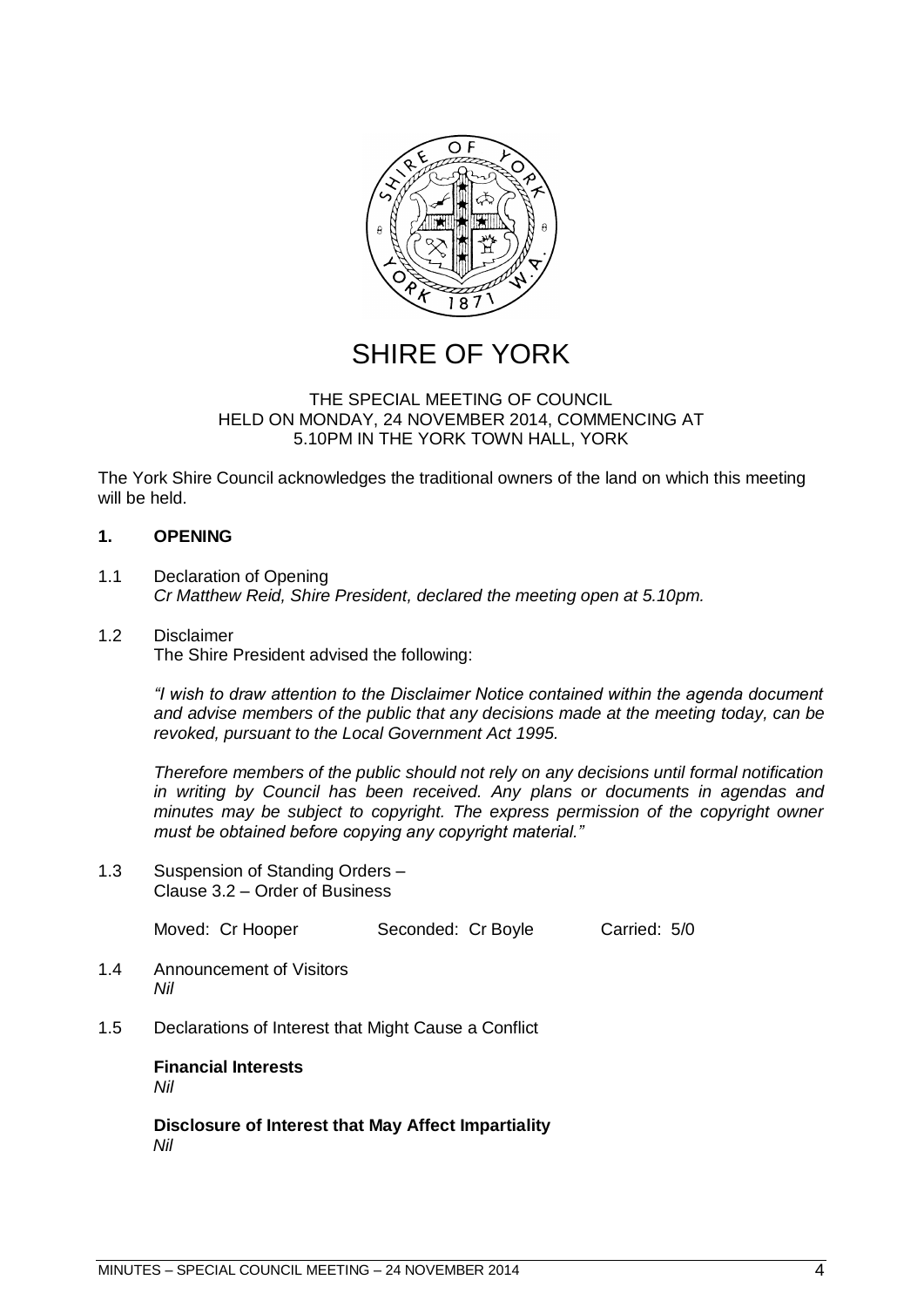# <span id="page-4-0"></span>**2. ATTENDANCE**

# <span id="page-4-1"></span>2.1 Members

*Cr Matthew Reid, Shire President; Cr Denese Smythe, Deputy Shire President Cr Tony Boyle; Cr Pat Hooper, Cr David Wallace*

# <span id="page-4-2"></span>2.2 Staff

*Graeme Simpson, Acting Chief Executive Officer; Tyhscha Cochrane, Deputy Chief Executive Officer; Helen D'Arcy-Walker, Executive Support Officer*

- <span id="page-4-3"></span>2.3 Apologies *Nil*
- <span id="page-4-4"></span>2.4 Leave of Absence Previously Approved *Nil*
- <span id="page-4-5"></span>2.5 Number of People in Gallery at Commencement of Meeting *There were 109 people in the Gallery at the commencement of the meeting.*

# <span id="page-4-6"></span>**3. RESPONSE TO PREVIOUS PUBLIC QUESTIONS TAKEN ON NOTICE** *Nil*

# <span id="page-4-7"></span>**4. PUBLIC QUESTION TIME**

*Cr Reid provided the following statement at the commencement of Public Question Time:*

# **Statement by the Presiding Member at the Opening of Public Question Time at Ordinary and Special Council Meetings**

"Public Question Time is provided for under the provisions of Section 5.24 of the Local Government Act and the Local Government (Administration) Regulations 1996.

To provide equal opportunity for people to ask questions a limit of two (2) questions per person per time will be applied. If there is time available in Public Question Time people may be given the opportunity to ask a further two (2) questions at a time. **Procedures**

- Questions submitted in writing prior to the meeting will be dealt with initially.
- Questions from the floor will be taken in the order recorded in a register.
- Statements, opinions and attachments will not be recorded in the minutes.
- Questions requiring research will be taken on notice and a response will be prepared in a reasonable timeframe. The original questions and the response will be included in the Agenda and Minutes of the next Ordinary Council meeting.
- Questions may be deemed inappropriate because they contain defamatory remarks or offensive language, they question the competency of elected members or staff, they relate to the personal affairs of elected members or staff, they relate to legal processes and confidential matters or they have been responded to previously and these will not be accepted or recorded in the Minutes.
- The minutes may only record a summary of the question asked and the response given.
- Where possible questions asked should be submitted in writing at the completion of question time or at the end of the meeting.
- At Special Council Meetings questions must relate to the items on the Agenda.
- Shire of York guidelines for Public Question Time are included on the meeting agenda."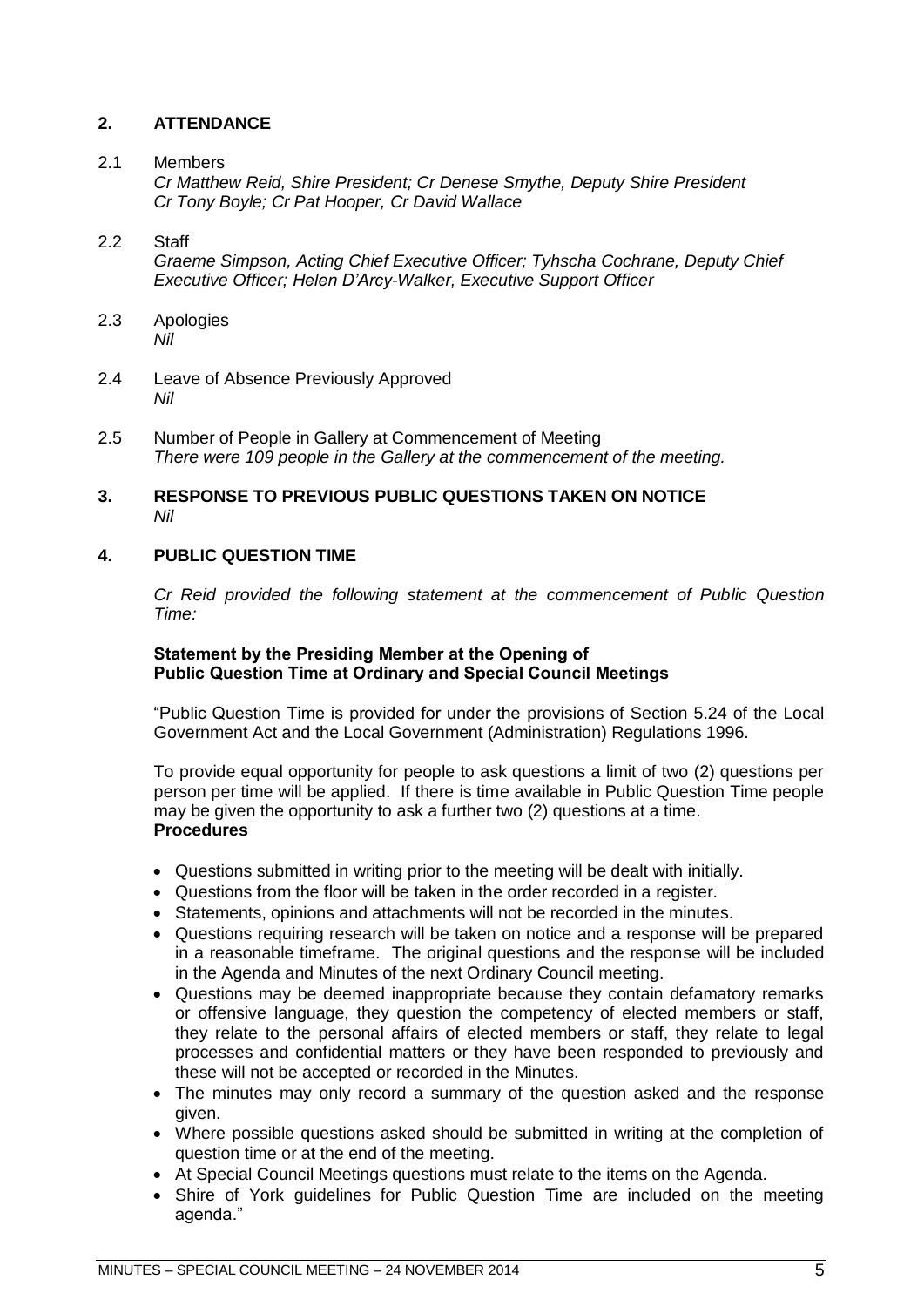# **PRESIDING OFFICER**

21 October 2013

*Public Question Time commenced at 4.14pm*

# <span id="page-5-0"></span>**4.1 Public Question Time – Written Questions – Current Agenda**

# **Questions Received:**

A list of five (5) questions was received from a former CEO Mr R Hooper who now resides in the metropolitan area.

# **Response:**

*Local Government Guidelines No. 3 – Managing Public Question Time – Questions asked in Absentia - Where a person submits a question in writing for public question time but fails to attend the meeting, the presiding member may decide that the question is not to be put to the meeting. In which case, the CEO may reply in writing at a time other than at the meeting.*

The Shire President handed the questions to the Acting Chief Executive Officer to handle.

# <span id="page-5-1"></span>**4.2 Public Question Time – Current Agenda**

*Public Question Time was Opened at 5.15pm*

# **Ms Darlene Barratt**

# **Question 1:**

Why is the Agenda item Confidential?

## **Response**

The Shire President stated that advice from the Department of Local Government, as reference to a staff member is made in the document, they have recommended that it be Confidential.

*Note: Deputy CEO stated to the Shire President that the Department advised it was a Council decision.*

# **Question 2:**

How can the people of this town have input into the document?

## **Response:**

The Shire President stated that the Acting Chief Executive Officer advises it is a recommendation only.

# **Question 3:**

How does the public get their say if this item goes behind closed doors?

## **Response:**

The Shire President stated advice from the Acting Chief Executive Officer that it is a conversation between Council and the Minister's office.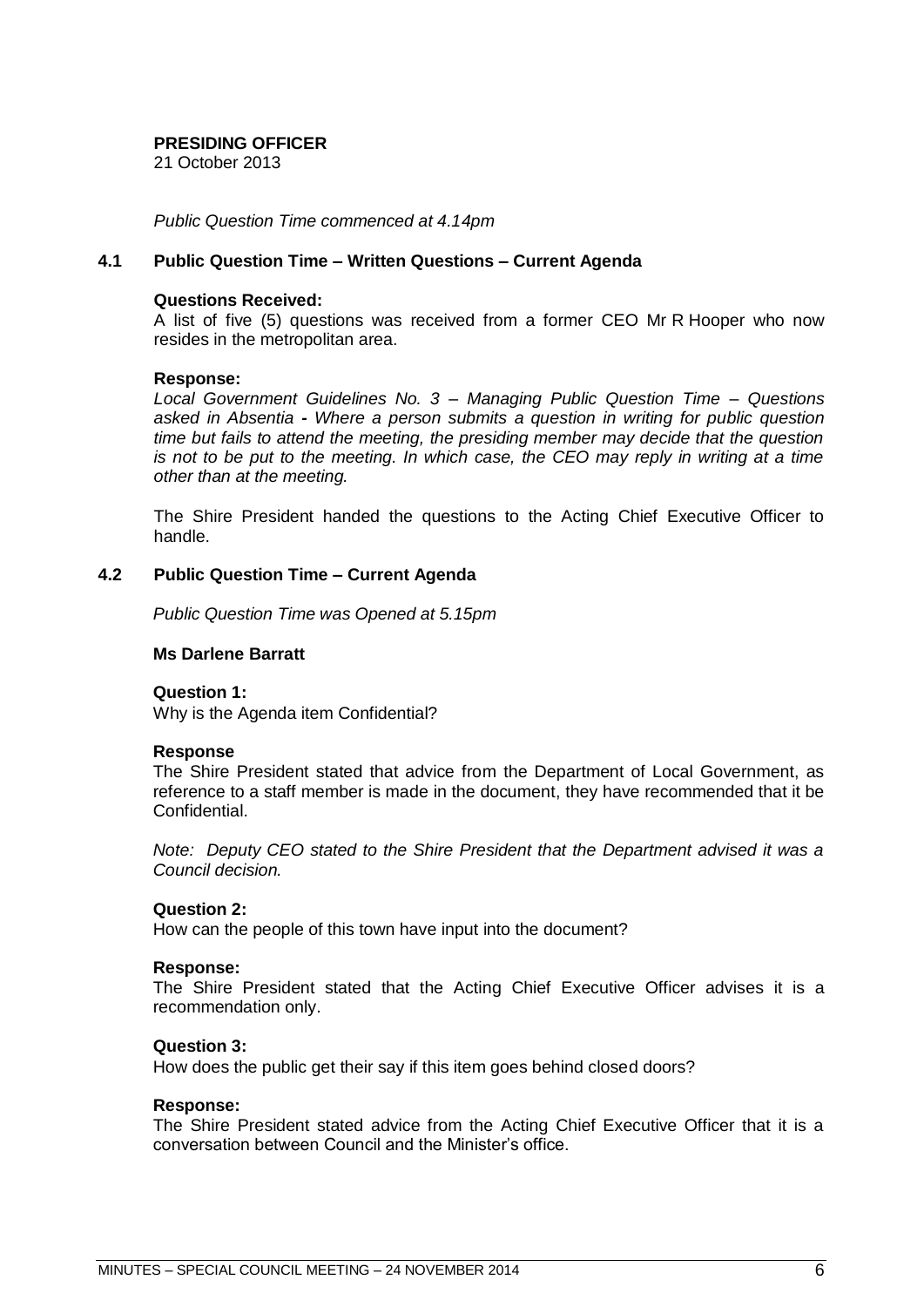# **Ms Renee Rees**

### **Question:**

This is to all York Councillors, Shire employees and the community of York.

I ask that at this meeting, we all, as a Community resolve to put all differences behind us and work together to repair the damage that has divided this town.

I ask that the rumours, reports and innuendoes concerning the behaviour of the recent CEO, the behaviour of our Shire President, the behaviour of certain Councillors and the behaviour of members of the public, are over and we can move forward.

I ask our Councillors to leave their egos at home and work together.

I ask the ratepayers of York to respect the difficulty in making decisions for the majority of the community.

I would like to ask the community members who vent their displeasure at an unfavourable decision by resorting to hate mail and phone calls to councillors, and even more cowardly, to their families and businesses to grow up and behave like the responsible adults they purport to be.

If these requests are beyond their capabilities, then I would like to ask that a Commissioner be appointed immediately and the important and adult task of running our Shire be removed from our control.

#### **Response:**

The Shire President stated that Councillors take an Oath of Office to make decisions to the best of their ability with the information at hand.

*Note: Comments relating to staff withdrawn.*

## **Mr Denis Hill**

#### **Question 1:**

Can a Public Question Time be added to the end of the meeting?

#### **Response:**

Council decision.

#### **Question 2:**

Can I assume the Confidential item refers to a letter from Minister Simpson?

#### **Response:** Yes

# **Question 3:**

Would Council convene an Electors meeting?

#### **Response:**

The Shire President will be happy to put request before Council at the appropriate time during the meeting.

<span id="page-6-0"></span>*Public Question Time was Closed at 5.21pm*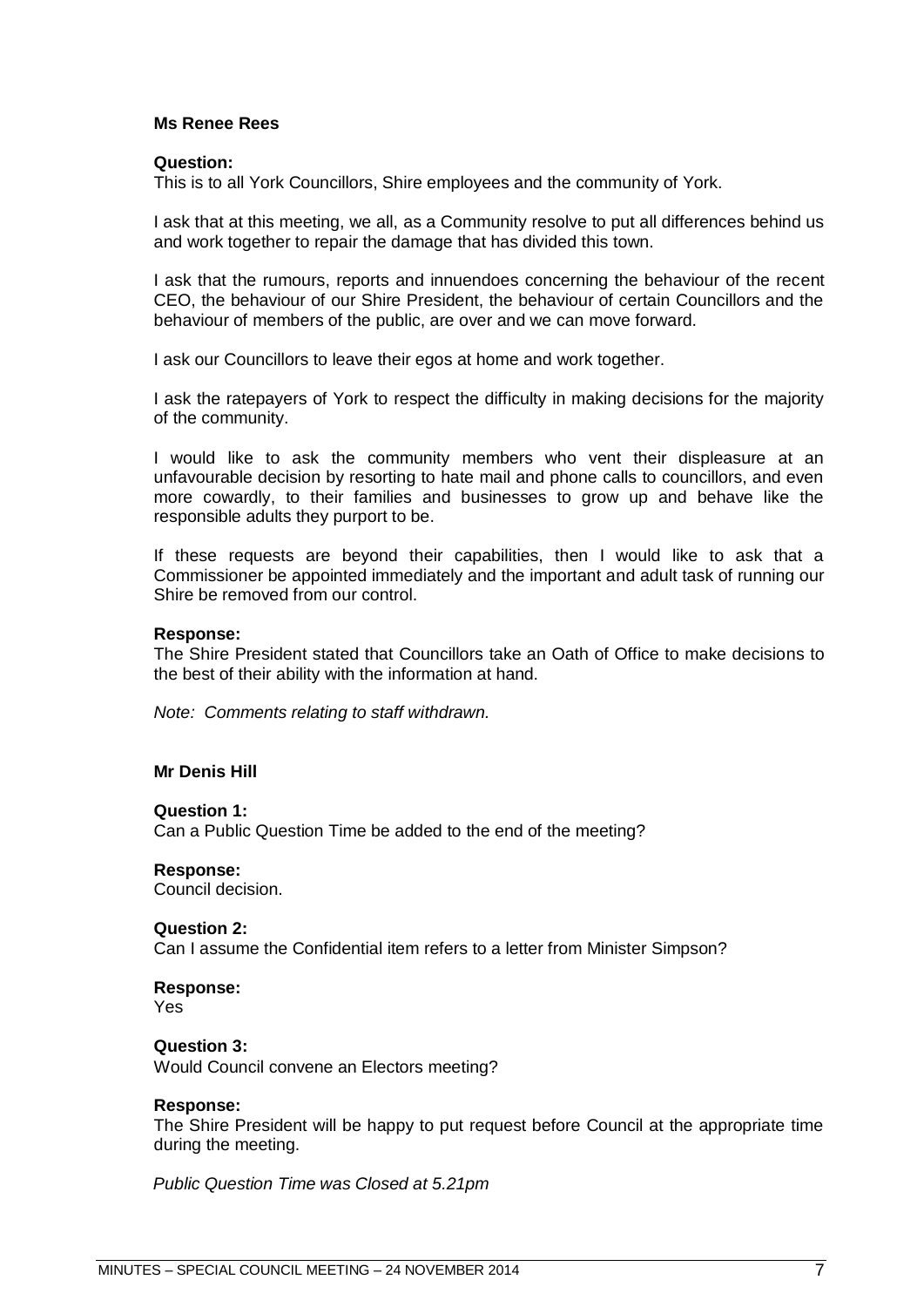- **5. APPLICATIONS FOR LEAVE OF ABSENCE** *Nil*
- <span id="page-7-0"></span>**6. PETITIONS / PRESENTATION / DEPUTATIONS** *Nil*
- <span id="page-7-1"></span>**7. CONFIRMATION OF MINUTES OF PREVIOUS MEETING** *Nil*
- <span id="page-7-2"></span>**8. ANNOUNCEMENTS BY PRESIDING MEMBER WITHOUT DISCUSSION** *Nil*

# <span id="page-7-3"></span>**REPORTS**

- <span id="page-7-4"></span>**9. MATTERS FOR RESOLUTION**
- **10. CLOSURE**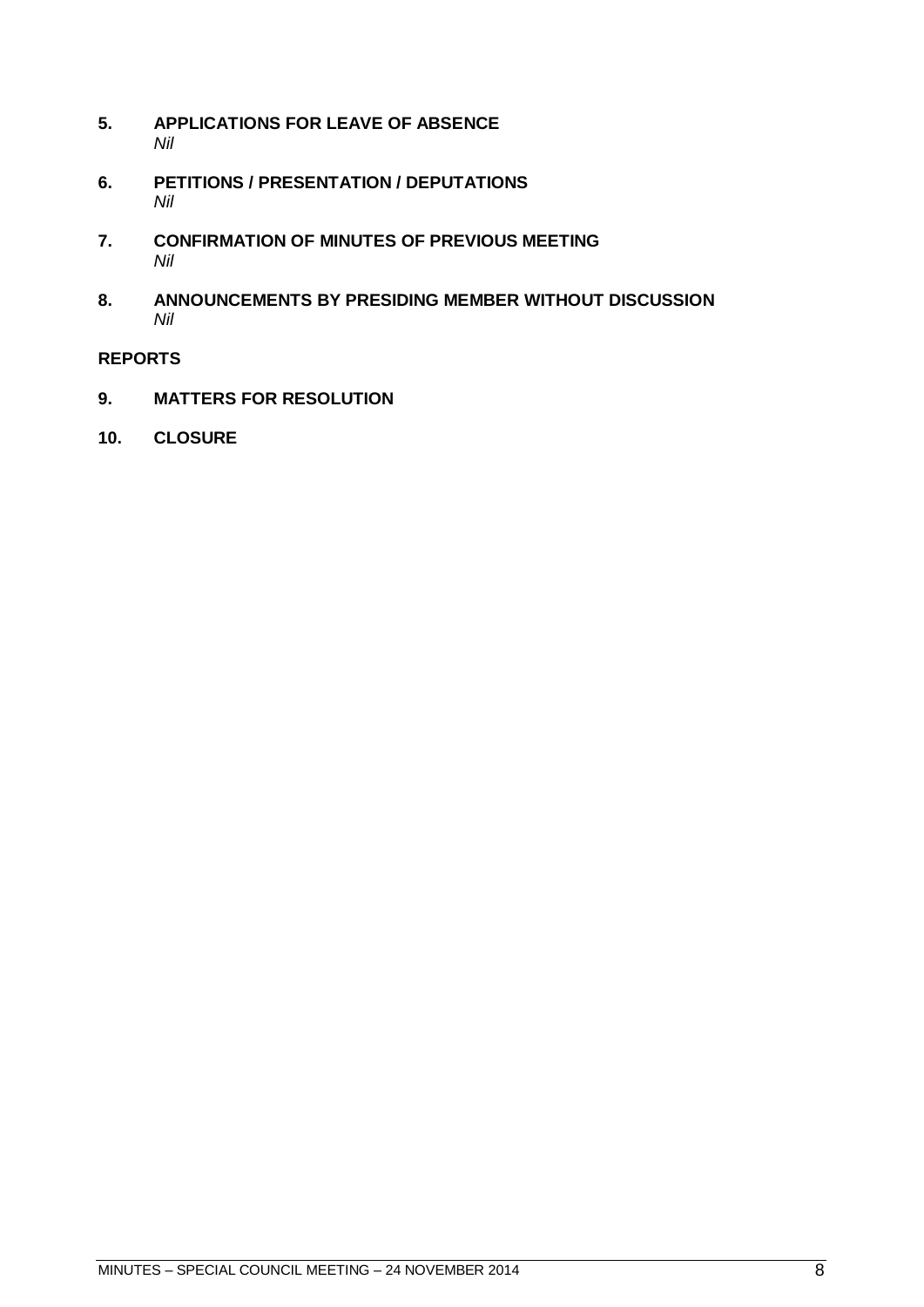# **9 MATTERS FOR RESOLUTION**

# **9.4 FINANCIAL REPORTS**

<span id="page-8-0"></span>**9.4.1 Avon Tourism York Request for Seed Funding for 2015 Jazz Festival**

| <b>FILE NO:</b>                | <b>CS.CEV.2</b>                                                                |
|--------------------------------|--------------------------------------------------------------------------------|
| <b>COUNCIL DATE:</b>           | 24 November 2014                                                               |
| <b>REPORT DATE:</b>            | 23 November 2014                                                               |
| <b>LOCATION/ADDRESS:</b>       | N/A                                                                            |
| <b>APPLICANT:</b>              | <b>COUNCIL</b>                                                                 |
| <b>AUTHOR:</b>                 | <b>Cr Matthew Reid/Mr Graeme Simpson</b>                                       |
| <b>DISCLOSURE OF INTEREST:</b> | N/A                                                                            |
| <b>APPENDICES:</b>             | • Correspondence - Chair Avon Tourism York to Shire<br>of York Shire President |
|                                | • Correspondence - Chair Avon Tourism York to Shire<br>of York A/CEO           |
|                                | • Avon Tourism York Jazz Festival Environmental<br><b>Policy</b>               |
|                                | • Avon Tourism Business Plan for York Jazz Festival                            |
|                                | • CRC Sustainable Tourism – Estimating the Economic                            |
|                                | <b>Impacts of Festival &amp; Events: A Research Guide</b>                      |
| <b>DOCUMENTS TABLED:</b>       | <b>Nil</b>                                                                     |

**REPORT APPROVED BY THE A/CEO:** Graeme Simpson

# **RESOLUTION 581114 Moved: Cr Boyle Seconded: Cr Smythe** *"That Council: 1. Support Avon Tourism York to hold a York Jazz Festival in 2015. 2. Transfer \$30,000 from account 138160 Community/Economic Development Officer Salaries to account 132150 Festival Assistance. 3. Defer any consideration of the Economic Development Officer until after the completion of the Mid Year Review Process (February 2015). 4. Authorise the A/CEO to provide \$30,000 from account 132150 Festival Assistance York as seed funding for the 2015 York Jazz Festival. 5. Authorise A/CEO to pay accounts as and when required up to a value of \$30,000 for a Consultant to prepare grant applications and Start Up Fees for Avon Tourism York – Jazz Festival 2015. 6. Requests Minutes and Reports to be presented to Council monthly in accordance with the Project Plan and reporting mechanism to be determined." CARRIED: 5/0*

**Voting Requirements: Absolute Majority Required: Yes**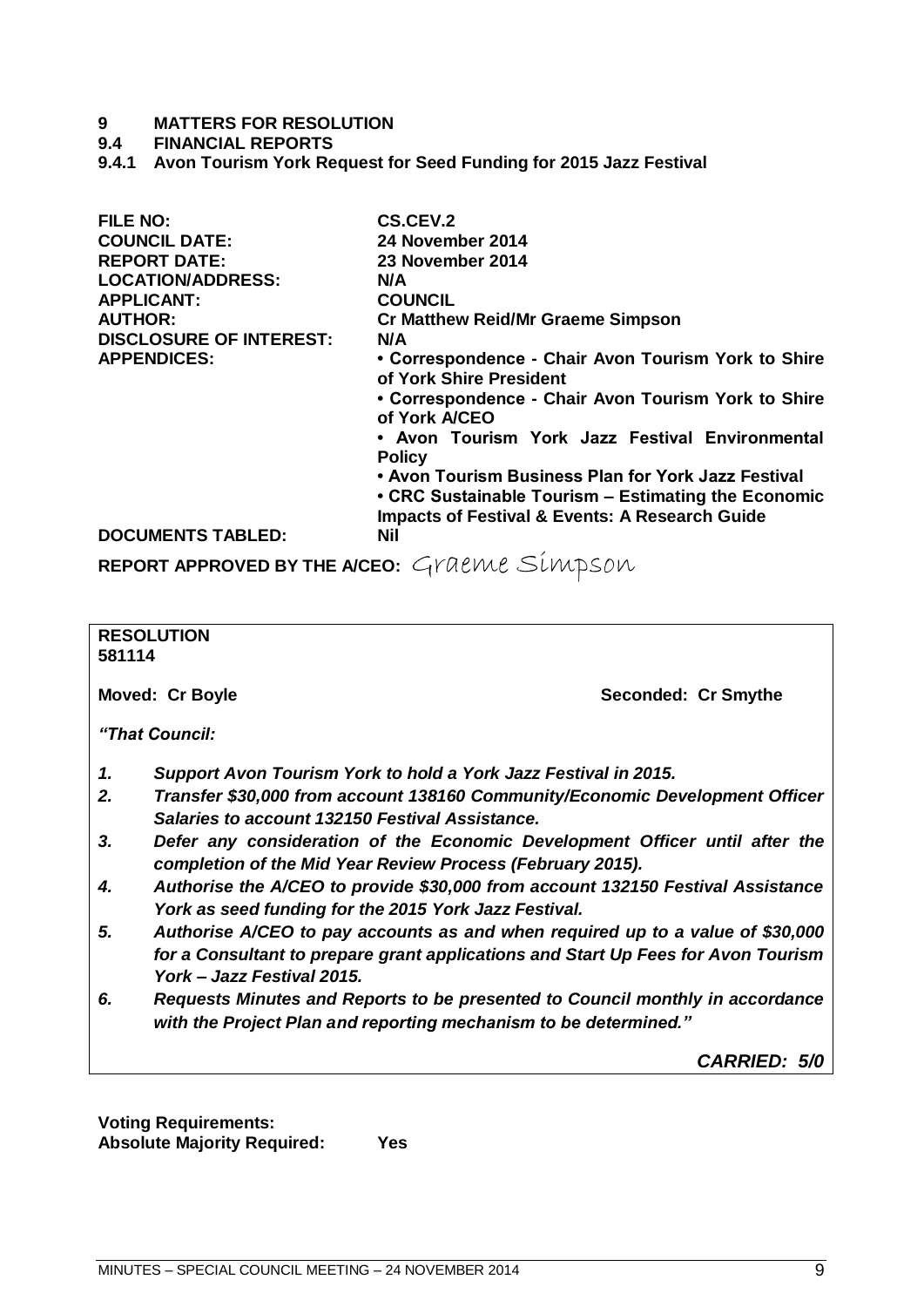# **Summary:**

There is broad based support from both within Avon Tourism York and the community in reinvigorating the iconic York Jazz Festival. A business plan has been developed to ensure the return of this event from Nov  $6<sup>th</sup>$  -  $8<sup>th</sup>$  November 2015, with a five - year plan underpinning the 2015 event.

This event is one that Avon Tourism York believe can again be York's major event each calendar year. Research recently conducted by the York CRC suggests major events are a high priority to our community. The intention is to have York buzzing with atmosphere leading up to and during the event weekend, returning the York Jazz Festival firmly on the Western Australian regional events calendar as a major tourism activity.

# **Background:**

The York Jazz Festival was last held in 2010.

There is a sense of urgency as the applications to a number of funding sources close shortly. In particular the Wheatbelt Development Commission administered Royalties for Regions Wheatbelt Community Chest Fund applications must be submitted by 11 December 2014 and Tourism WA Regional Events Scheme for 2015/16 applications must be submitted by 12 January 2015.

York Jazz Festivals are synonymous with a blend of established and emerging Australian and International jazz & soul artists across multiple stages covering traditional jazz, be-bop, improvisational jazz, modern jazz, dixieland, soul, youth jazz, swing, gospel, funk, nu-jazz and everything in between.

Typically the festival includes everything else you need to have the perfect weekend; Premium food and beverages; a poker den; special areas to park and display rare/vintage motor vehicles; ergonomic site design for your comfort; coach options, day passes and weekend passes for convenience; dancing demos and much, much more.

## **Consultation:**

Cr Reid Cr Smythe

# **Statutory Environment:**

*Section 1.4 (a) of the Local Government Act*

# *1.4. Terms used*

*In this Act, unless the contrary intention appears —*

## *absolute majority —*

*(a) in relation to a council, means a majority comprising enough of the members for the time being of the council for their number to be more than 50% of the number of offices (whether vacant or not) of member of the council;*

# **Policy Implications:**

Draft Events Policy

## **Financial Implications:**

The 2014/15 budget provided \$76,111 for an Economic/Community Development Officer. The Shire has not engaged the services of an Economic/Community Development Officer and as such the funds allocated for the purpose have not been acquitted.

As this is a request for ongoing support it should be noted that once an Economic Development Officer is appointed that it may be that in future funds will not be provided but in-kind services ie grant writing.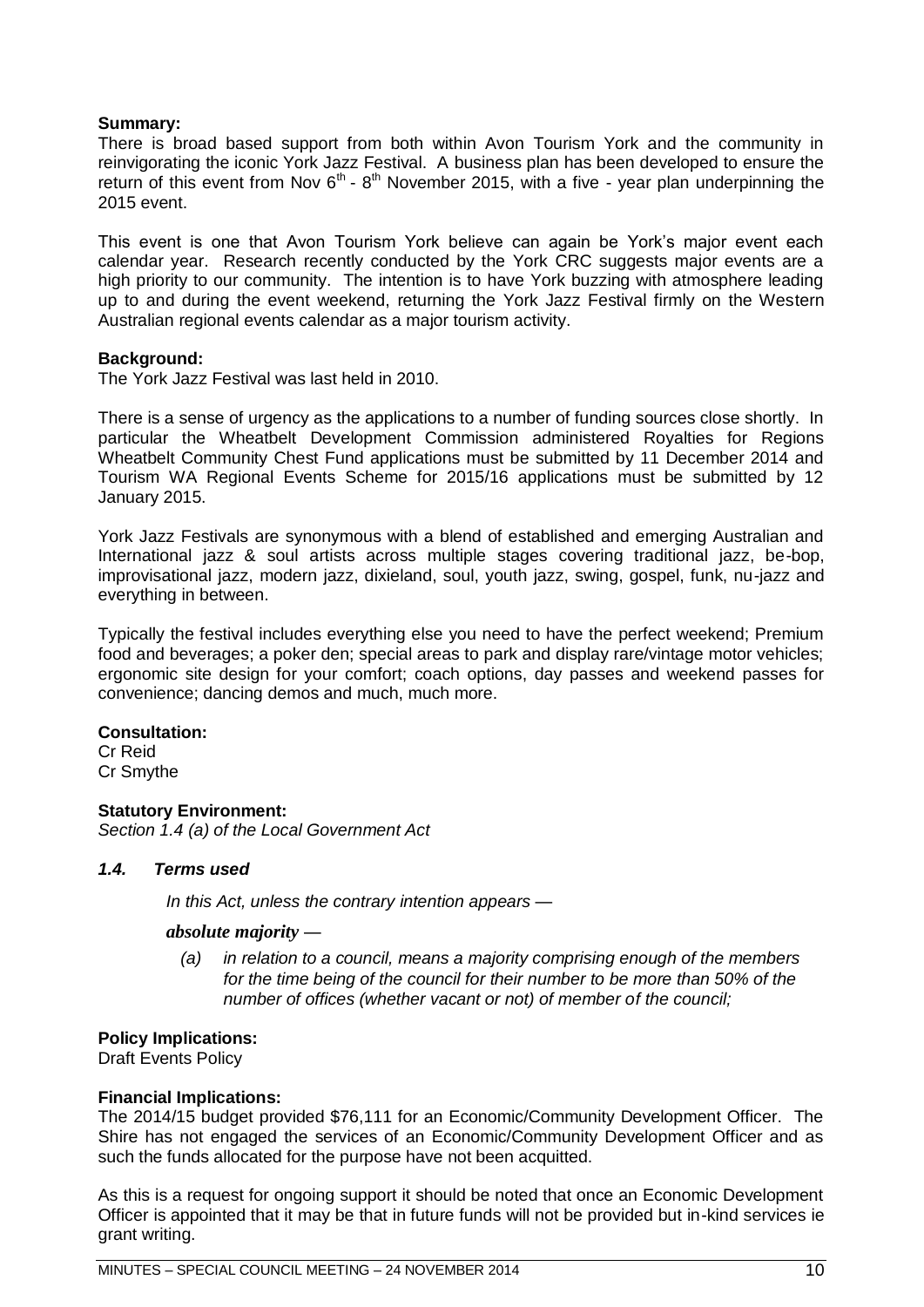Considering the Shire of York's current financial environment it should be noted that until a detailed budget review has been carried out as per Local Government Financial Management Regulations 1996 section 33A it is unsure if all unbudgeted expenditure has been counted for and that consideration be given not to appoint an Economic Development Officer until after the review has been conducted (February 2015 Council meeting considers the mid year review).

# **Strategic Implications:**

Community Strategic Plan

# **Site Inspection: Site Inspection Undertaken: N/A**

## **Triple bottom Line Assessment: Economic Implications:**

The Jazz Festival is expected to bring several thousand visitors to York delivering an economic opportunity for all retail and hospitality businesses within the shire.

Surveys of local businesses after similar festivals in regional towns reported a very positive attitude towards festivals. They saw them as:

- Good for the town/area and local communities (93% of respondents)
- As making a good contribution to the development of tourism (85% of respondents)
- Enhancing the image of an area as a place to live (84% of respondents)

# **Social Implications:**

The Jazz Festival will provide an opportunity for the York Community to interact socially. Events of this nature rekindle positive community based feelings. Recent research by the UK Arts Council showed that more than 64% of festival attendees felt more positive about the place that the festival was held. This demonstrates that festivals can be an important factor in improving perceptions of places and people. This research study also found that almost 70% of the audience would be more likely to return and attend other events in the future.

# **Environmental Implications:**

Nil

# **Officers Comment:**

The Avon Tourism York group is an independent body, who is affiliated with Avon Tourism. The Group are working towards incorporation and therefore until such time as this is done accounts will be required to be submitted for payment.

The urgency relates to the Wheatbelt Development Commission – Community Chest funding applications being required by the 11 December 2014.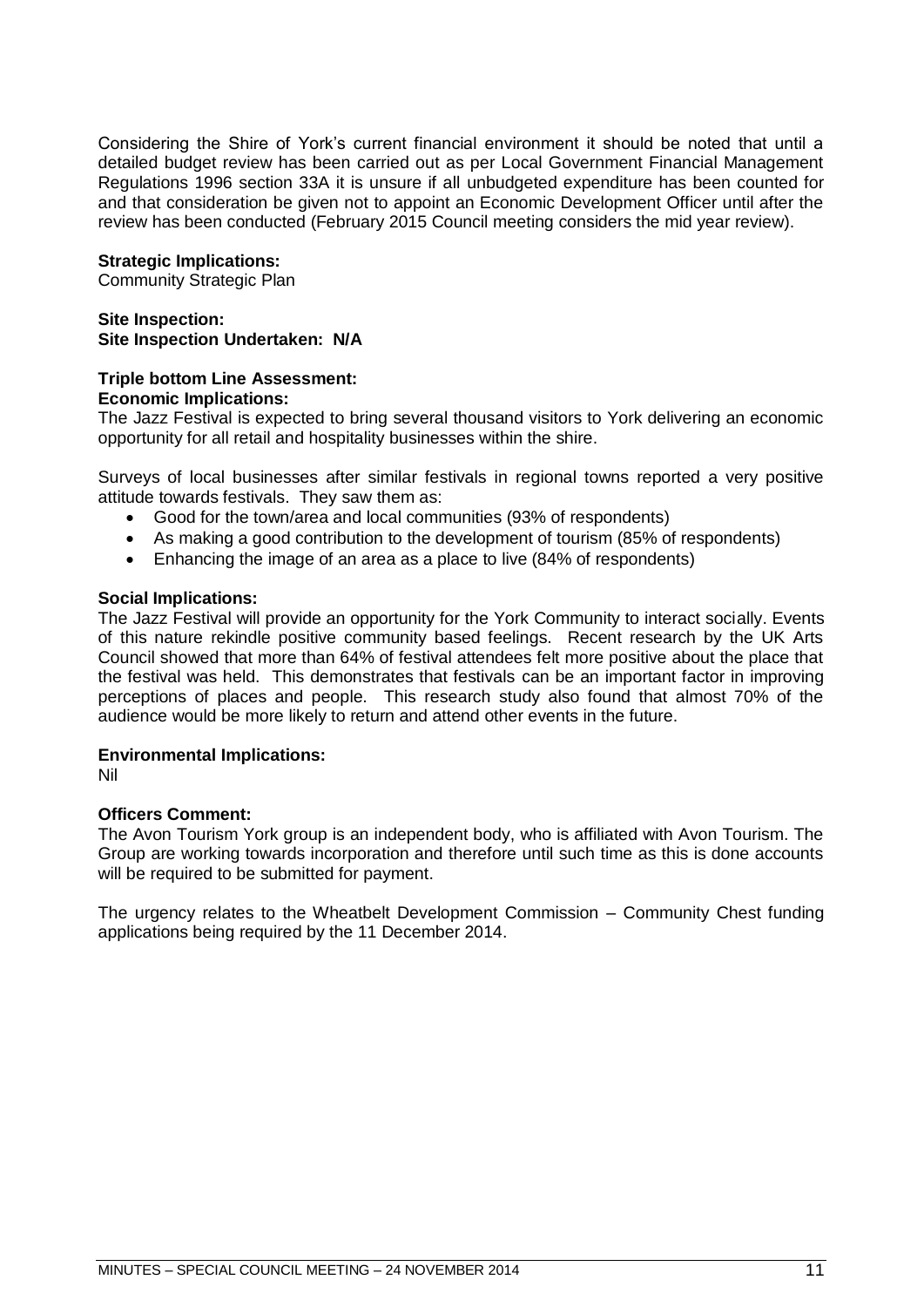# **9. MATTERS FOR RESOLUTION**

# **9.6 CONFIDENTIAL REPORTS**

# <span id="page-11-0"></span>**9.6.1 Close the Meeting**

**FILE NO:**

**COUNCIL DATE: 24th November, 2014 REPORT DATE: 24th November, 2014 SENIOR OFFICER: Graeme Simpson, A/CEO**

**REPORT APPROVED BY THE A/CEO:** Graeme Simpson

**RESOLUTION 591114**

**Moved: Cr Hooper Seconded: Cr Boyle** 

*"That Council:*

*Close the meeting to members of the public and the press to deal with:*

*Matters relating to an employee."*

*LOST: 3/2*

*Reason - Council believes in open and accountable governance. Although a past employee is mentioned in the item he will not be discussed.*

**Voting Requirements: Simple Majority Required: Yes**

**Statutory Environment:** Local Government Act 1995 – Part 5 – Division 2 – Section 5.23:

- *(2) If a meeting is being held by a council or by a committee referred to in subsection (1)(b), the council or committee may close to members of the public the meeting, or part of the meeting, if the meeting or the part of the meeting deals with any of the following —*
	- *(a) a matter affecting an employee or employees; and*
	- *(b) the personal affairs of any person; and*

Note to this Item:

The doors were Closed at: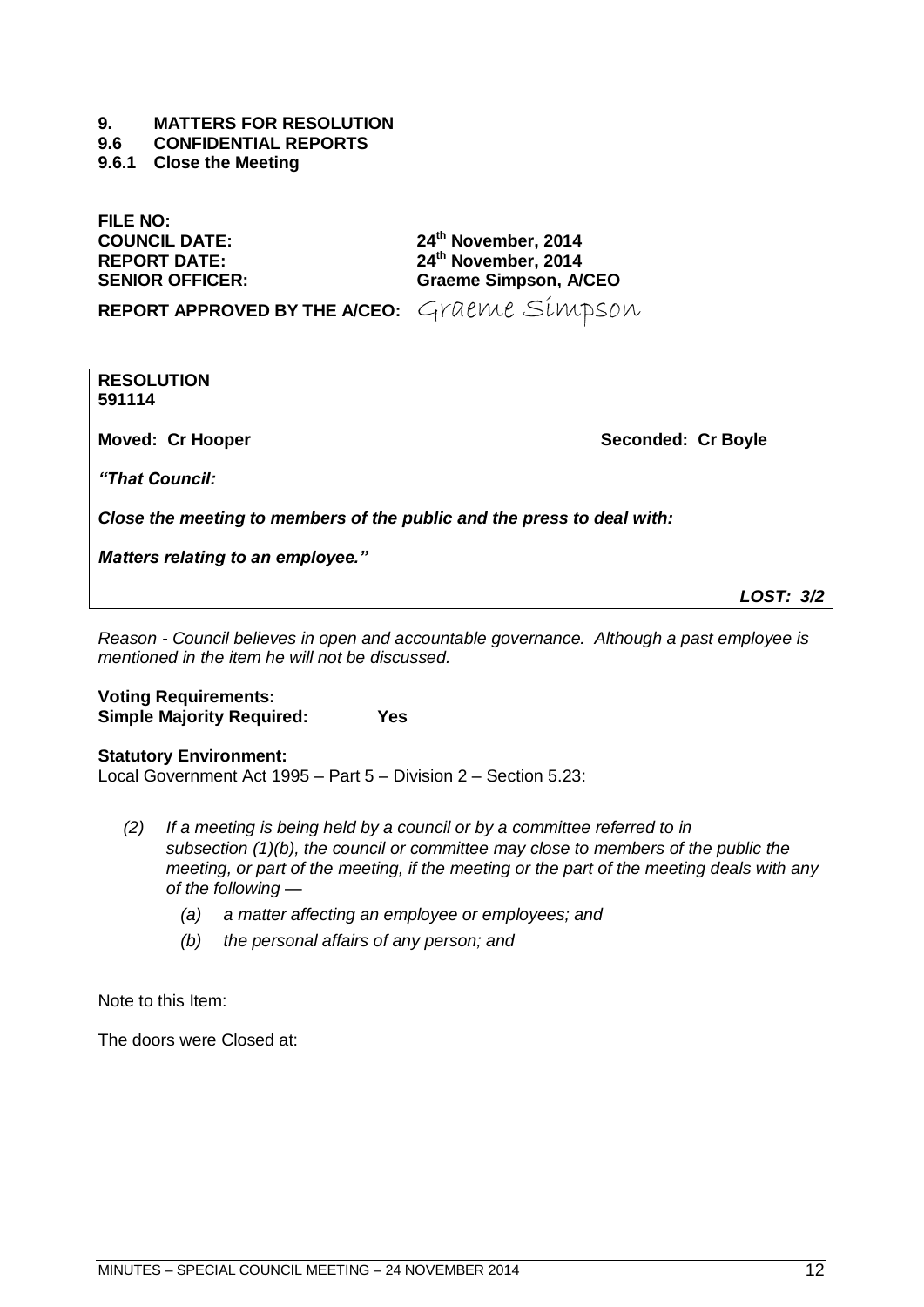# **9. MATTERS FOR RESOLUTION**

**9.6 REPORT**

<span id="page-12-0"></span>**9.6.2 Show Cause Notice [Section 8.15B(1)] Local Government Act 1995**

**FILE NO: OR.IGR.3 COUNCIL DATE: 24 November 2014 REPORT DATE: 24 November 2014**

**SENIOR OFFICER: Graeme Simpson, A/CEO AUTHOR: Graeme Simpson, A/CEO APPENDICES: Show Cause Notice [Section 8.15B(1)] – Local Government Act 1995**

**REPORT APPROVED BY THE A/CEO:** Graeme Simpson

# **OFFICER RECOMMENDATION**

**Moved: Cr Boyle Seconded: Cr Smythe Seconded: Cr Smythe** 

*"That Council:*

- *1. Receives the Show Cause Notice [Section 8.15B(1)] Local Government Act 1995 and provides a response within 21 days; and*
- *2. Discuss and determines a suitable response to the Minister's intention to make an order under section 8.15C(2) of the Local Government Act.‖*

# **AMENDMENT**

*"That Council Amend the Officer Recommendation to read:*

- *1. Receives the Show Cause Notice [Section 8.15B(1)] Local Government Act 1995 and provides a response within 21 days; and*
- *2. Request the CEO seek clarification from Minister Simpson's office regarding matters raised in the Show Cause Notice (Section 8.15(1)) Local Government Act 1995 issued by Minister Simpson 18 November, 2014 before any discussion and draft response is prepared."*

*CARRIED: 5/0*

**RESOLUTION 601114**

**The amendment became the motion.**

**Voting Requirements: Simple Majority Required: Yes**

**Moved: Cr Reid Seconded: Cr Smythe**

**Moved: Cr Smythe Seconded: Cr Wallace** *CARRIED: 5/0*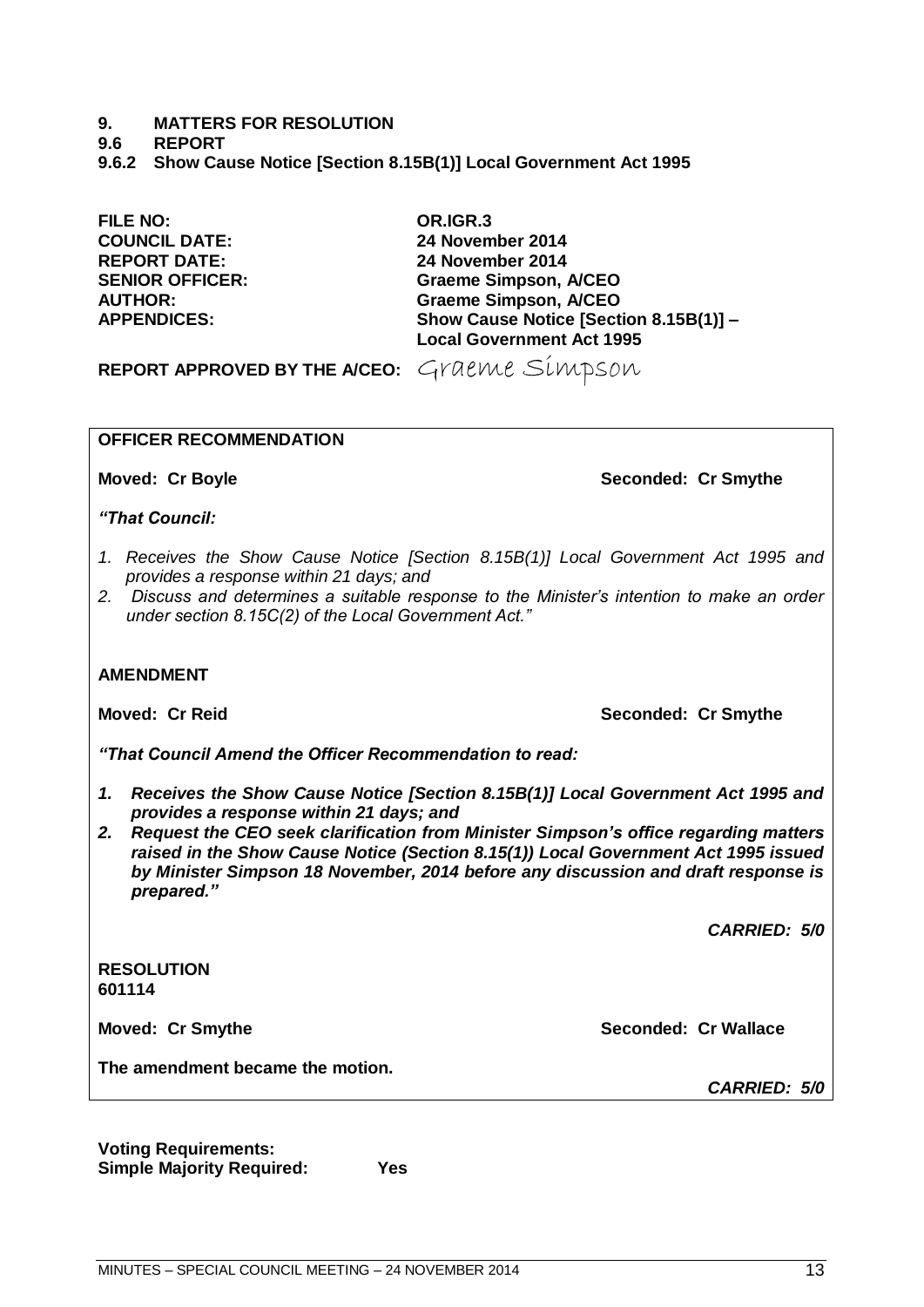# **Summary:**

Council was issued a Show Cause Notice on the  $20<sup>th</sup>$  November 2014 and as a result the Shire President and Acting Chief Executive Officer are required to present to Council at the first available opportunity to enable the preparation and submission of the required response within the period advised.

## **Background:**

A Probity Audit commenced and the Department of Local Government and Communities have been monitoring the operations and affairs of the Shire of York.

The documentation relating to the Show Cause Notice was provided to each individual Councillor.

## **Statutory Environment:**

Local Government Act.

Whether this item goes behind closed doors for discussion needs to be determined, as this relates to a previous staff member.

## **Officer's Comments:**

Council should discuss the suspension of Council and the requirement of all members of Council to undertake governance training in the responsibilities and functions of a council under the Act, such training to focus on the statutory compliance duties of a local government.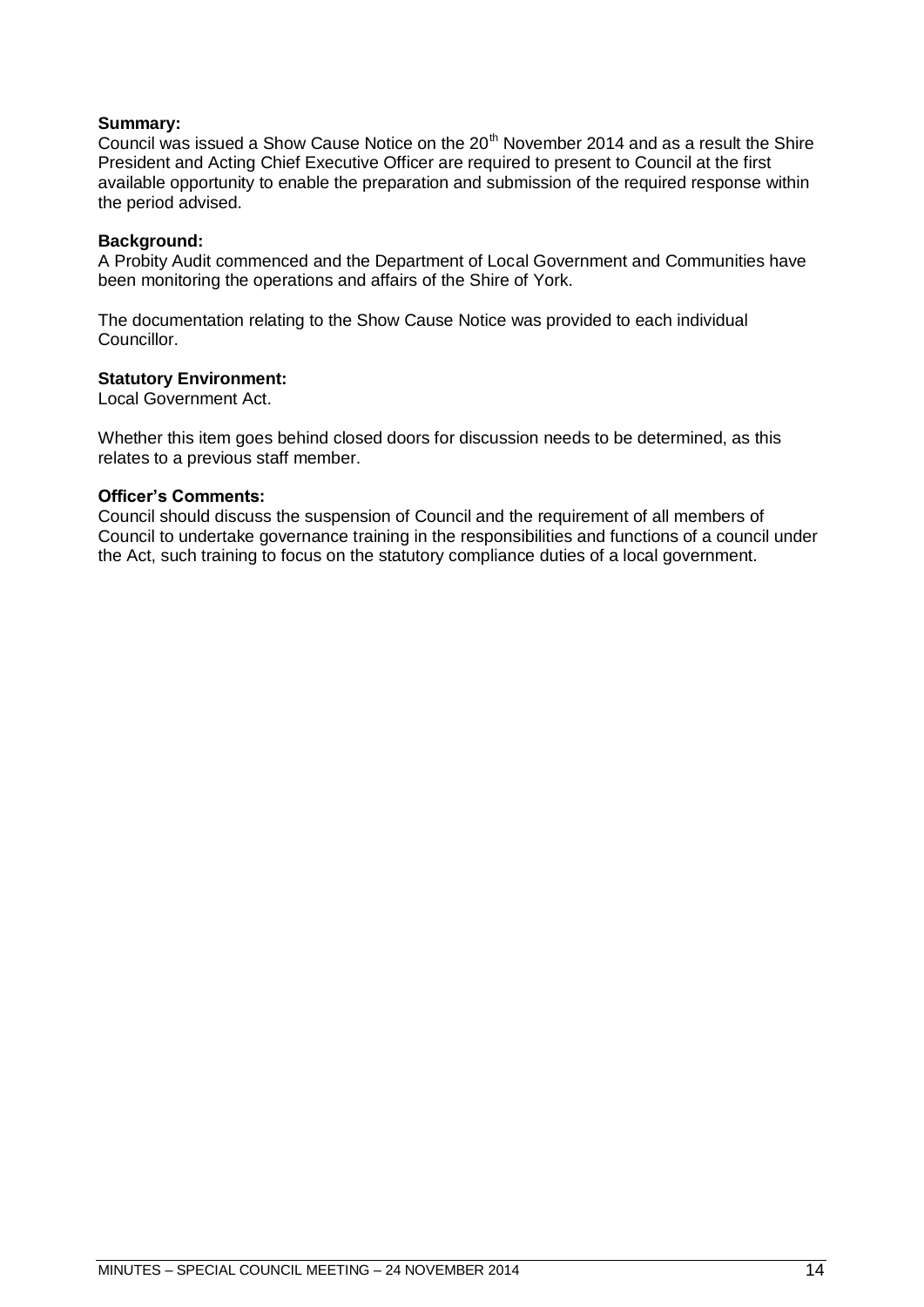# **RESOLUTION 611114**

*"That Council:*

*Hold a second Public Question Time."*

**Moved: Cr Wallace Seconded: Cr Smythe**

*CARRIED: 5/0*

*Public Question Time re-commenced at 5.36pm*

# **Mr Denis Hill**

# **Question:**

Would Council call an Electors meeting within 14 days from today.

## **Response:**

The Shire President put it to Councillors.

### **RESOLUTION 621114**

**Moved: Cr Smythe Seconded: Cr Wallace**

*"That Council:*

*Hold an Electors meeting within 14 days from today."*

*CARRIED: 5/0*

# **Mr Ainsworth**

## **Question:**

Is the Minister for Local Government going to give extra time to respond?

## **Response:**

The Shire President stated will seek clarification not seek more time.

## **Question:**

Will Council consider seeking more time from the Minister?

## **Response:**

The Shire President stated yes Council would consider that. However would need a resolution to do so.

# **Mr Denis Hill**

# **Question:**

Does the Electors meeting fall in the date of response to Minister?

## **Response:**

The Shire President stated yes it does. Require a minimum notice of 7 days for an Electors meeting to be held.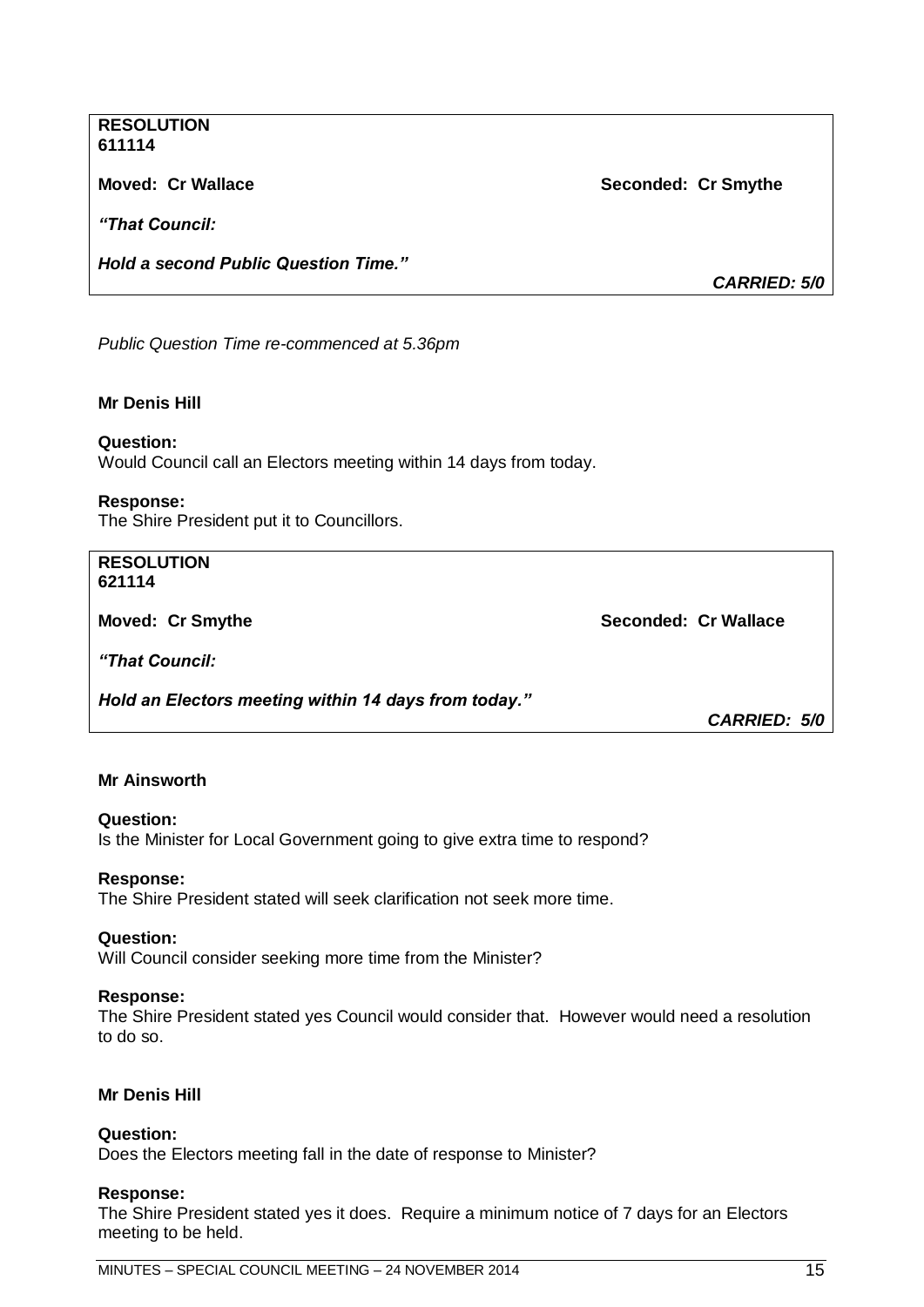# **Mrs Yvonne Dols**

# **Question:**

Could we not make it a general music festival not just a Jazz Festival as we seem to be flogging a dead horse?

# **Response:**

The Shire President stated that \$30,000 for seed funding is for a Jazz Festival.

# **Question:**

Who is going to pay for the Jazz Festival why not have a general Music Festival?

# **Response:**

The Shire President stated a detailed business plan has been provided by the Tourist Group. Details can be found in the Agenda appendices.

The decision has been made – Council has resolved to provide \$30,000 – it is up to the group to find extra money that is required for the Jazz Festival.

# **Mrs Yva Kane**

# **Question:**

New Chief Executive Officer surname is Simpson – the Ministers surname is Simpson sometimes when you are speaking we are not sure who you are speaking about.

# **Response:**

Clarification is duly noted.

# **Mr Simon Saint**

## **Question:**

Will the Minister's letter be included in today's Minutes.

## **Response:**

The Shire President stated that as the item is not deemed Confidential, yes it will be.

## **Question:**

Will future correspondence to do with this be included in the Minutes?

## **Response:**

The Shire President stated he was not sure how to answer the question – Minister Simpson's correspondence may be confidential.

Shire President said we are an open and accountable Government – the document is not flattering to myself and I chose for it to become public.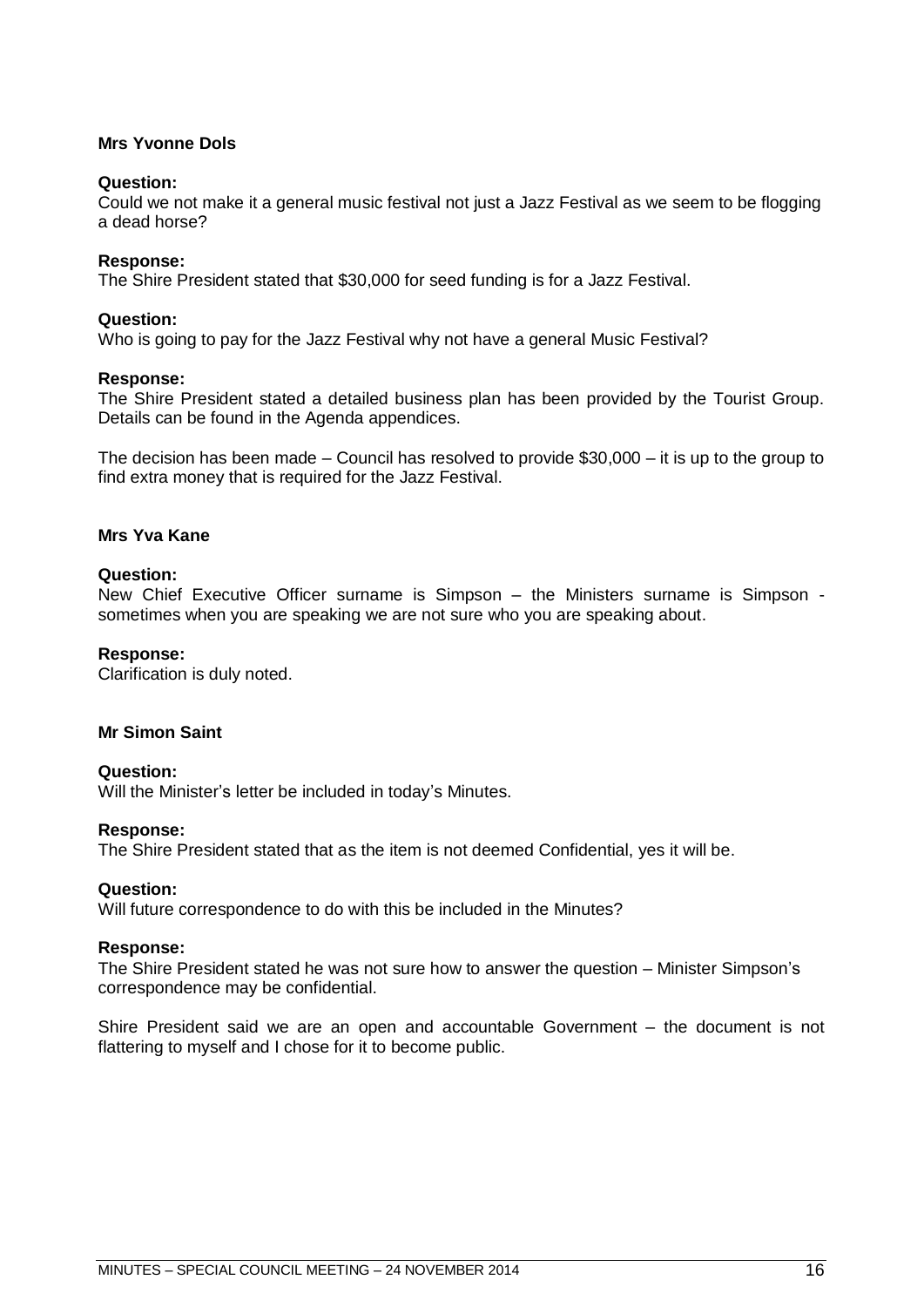# **Ms Philippa Corteen**

# **Question:**

Can't be involved if she can't hear.

# **Response:**

Council and administration where not aware how many where attending. So sound system was not set up.

# **Ms Jane Ferro**

# **Question:**

Do we need 100 signatures for an Electors meeting?

# **Response:**

The Shire President stated that no you don't as there is a Council Resolution.

# **Mrs Kerryn Oliver**

# **Question:**

If Minister does not respond in the required time, what happens?

## **Response:**

The Shire President stated that he has assurance from the Acting Chief Executive Officer that a prompt reply will be received from Minister Simpson.

# **Ms Lynley Bashford**

## **Question 1:**

Why are we here today? If the Acting Chief Executive Officer hasn't had time to look into anything?

## **Response:**

The Shire President read the closing comments of Minister Simpson's letter. Required to do today. Document is now a public document. Council cannot debate this document without information from the Acting Chief Executive Officer, Graeme Simpson. Today's meeting is about allowing the Acting Chief Executive Officer, Graeme Simpson to gather the required information.

## **Question 2:**

Will this go further with these allegation?

## **Response:**

The Shire President Stated there will need to be another Council meeting to discuss the response. It is a multiple step process.

## **Question 3:**

If the Community wants to have input – what should be done?

## **Response:**

The Shire President stated that this can be discussed at the Electors meeting.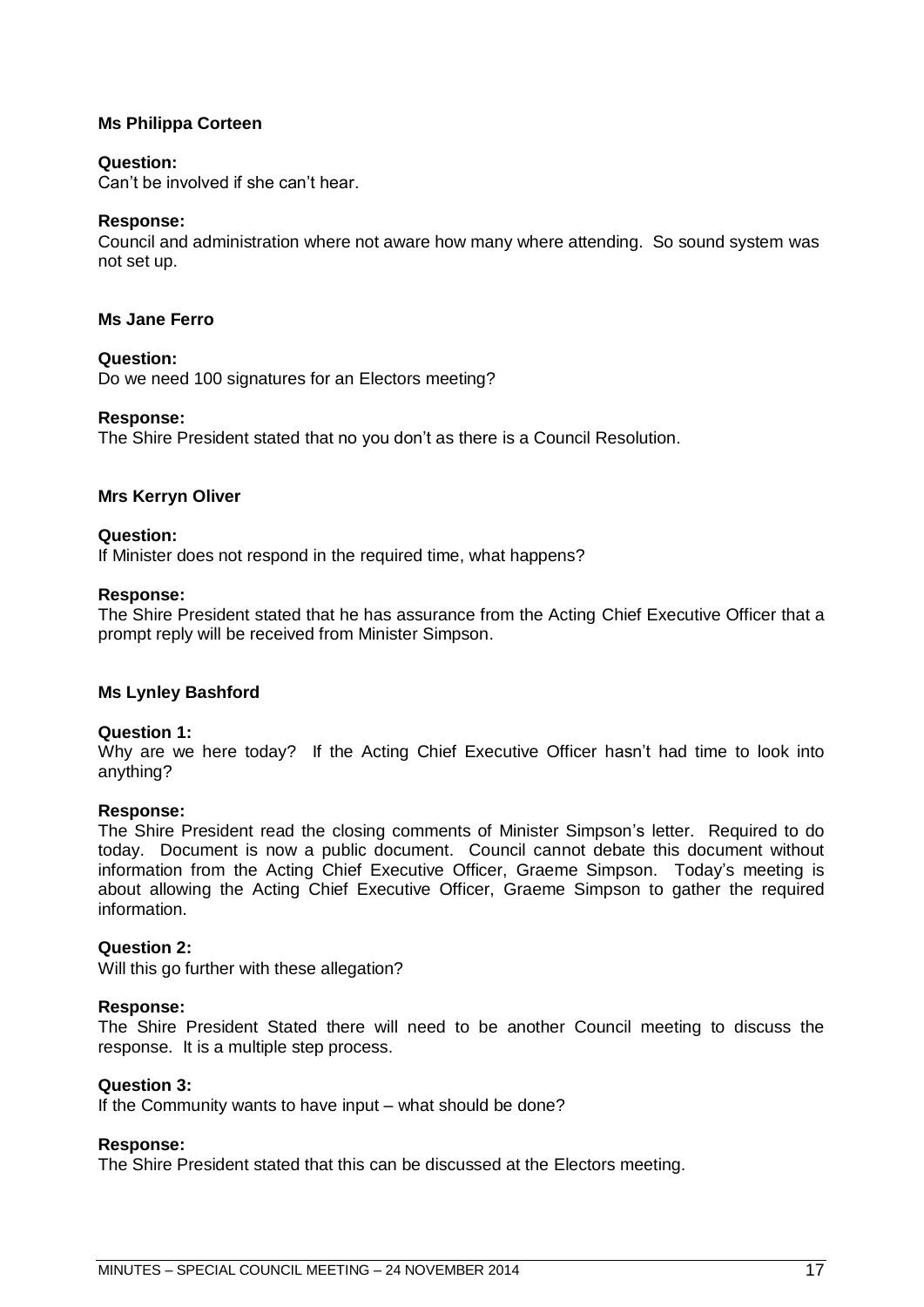# **Mrs Sandra Paskett**

# **Question:**

As there is 21 days to respond and you may need legal advice  $-$  is that something you may need to deal with today?

# **Response:**

The Shire President stated that the Acting Chief Executive Officer advises that under delegated authority, he has the authority to seek that advice.

# **Mrs Roma Paton**

# **Question:**

Are the accusations directed to the current Shire President or the previous Council of 6-8 years?

# **Response:**

The Shire President stated that the Probity Audit was from January 2014.

# **Mr Bill Cebula**

# **Question:**

Will you consider asking the Minister for Local Government for extra time to respond?

# **Response:**

The Shire President stated that if the Acting Chief Executive Officer thinks extra time is required he will ask the Minister for Local Government for it.

# **Mr Richard Bliss**

# **Question:**

Would you have any objections if the community lobbied the Minister?

## **Response:**

The Shire President stated it would be appropriate for ratepayers to lobby the Minister and Council have no objections to ratepayers doing so.

# **Mr Mike Gill**

## **Question 1:**

Given that you had the initiative to develop Committees, will the work of these Committees be pushed aside?

# **Response:**

The Shire President stated that all Committees will be dissolved and it would at the discretion of the Commissioner to reconvene those Committees or not.

# **Question 2:**

Section 5.92 of the Local Government Act – Access to information by Council, Committee Members. We have raised questioned through these Committees will these questions be answers?

# **Response:**

Section 5.92 Council or Committee Members can make a decision – Section 5.92 will stand.